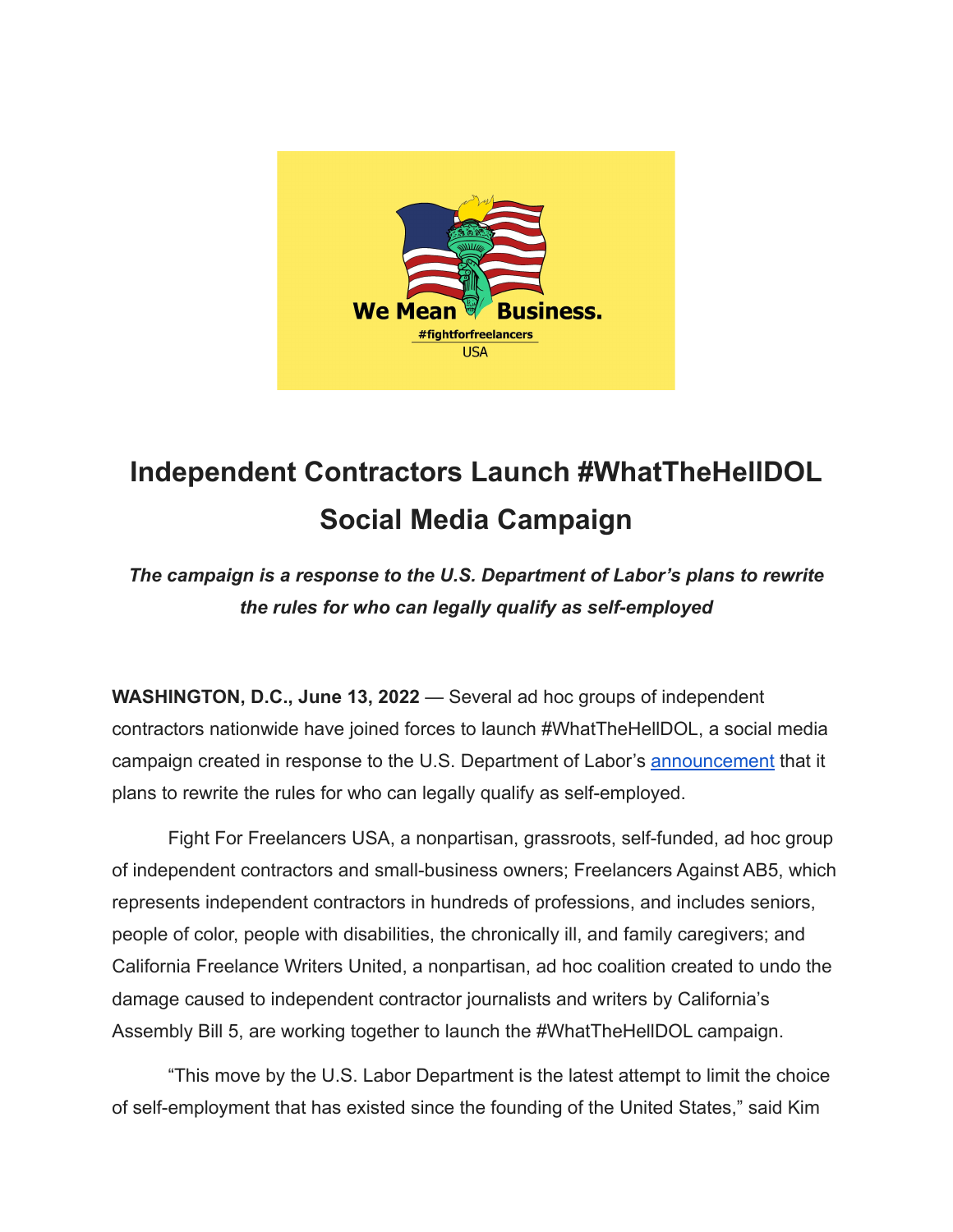Kavin, a freelance writer from New Jersey who co-founded Fight For Freelancers. "The same people behind this move [supported California's](https://twitter.com/JulieSuCA/status/1207052359009886209?s=20&t=sBb3SEn-ZHwIbXkGJ5RJbg) Assembly Bill 5, which was [such a](https://www.forbes.com/sites/elainepofeldt/2020/01/19/californias-ab5-leaves-women-business-owners-reeling/) [disaster](https://www.forbes.com/sites/elainepofeldt/2020/01/19/californias-ab5-leaves-women-business-owners-reeling/) that less than a year later, lawmakers had to [pass a wide-reaching emergency](https://www.natlawreview.com/article/ab-2257-enacts-significant-changes-to-ab-5-classification-workers-independent#:~:text=AB%202257%20clarifies%20how%20a,deduction%20by%20a%20referral%20agency.) [measure.](https://www.natlawreview.com/article/ab-2257-enacts-significant-changes-to-ab-5-classification-workers-independent#:~:text=AB%202257%20clarifies%20how%20a,deduction%20by%20a%20referral%20agency.) California citizens then overwhelmingly voted to undo [even more of it.](https://ballotpedia.org/California_Proposition_22,_App-Based_Drivers_as_Contractors_and_Labor_Policies_Initiative_(2020)) Next, these same anti-freelancer forces tried and failed to get copycat bills passed in [other](https://www.nj.com/politics/2020/01/contentious-nj-independent-contractors-bill-wont-get-vote-before-session-ends-next-week.html) [states](https://www.nj.com/politics/2020/01/contentious-nj-independent-contractors-bill-wont-get-vote-before-session-ends-next-week.html) and in [Congress.](https://www.uschamber.com/workforce/independent-contractors/the-pro-acts-attack-on-independent-contracting-questions-and-answers) Most recently, [a federal court](https://news.bloomberglaw.com/daily-labor-report/dol-appeals-decision-reviving-trump-independent-contractor-rule) told the U.S. Labor Department to stop breaking the law when moving toward regulatory workarounds. Now, they're trying *again* to attack our livelihoods. Seriously, what the hell, DOL?"

President Biden [campaigned on a plan](https://joebiden.com/empowerworkers/) to use the same anti-freelancer ABC Test that underpins the failed California law as the basis for all labor, employment and tax law nationwide. U.S. Labor Secretary Marty Walsh is now [retweeting](https://twitter.com/UAPipeTrades/status/1533915999573098498?s=20&t=CxKSk1icHuCoRDH6BbZDHg) the [same talking](https://www.latimes.com/california/story/2019-09-18/gavin-newsom-signs-ab5-employees0independent-contractors-california) [points](https://www.latimes.com/california/story/2019-09-18/gavin-newsom-signs-ab5-employees0independent-contractors-california) that were used to pass California law back in 2019, and that have since proved to have little basis in fact or reality.

"To understand how destructive this anti-freelancer position is, people should read the Fight For Freelancers [amicus brief](https://www.supremecourt.gov/DocketPDF/21/21-1172/220845/20220412154001635_21-1172.amicus.brief.FINAL.pdf) that we recently co-signed, supporting a lawsuit that challenges California's anti-freelancer law," says Karen Anderson, founder of Freelancers Against AB5. "We continue to hope that the U.S. Supreme Court will step in and stop the catastrophe that happened in California from spreading nationwide."

The #WhatTheHellDOL campaign urges independent contractors from all walks of life to share stories on social media about why they choose self-employment. Some 70% to 85% of independent contractors prefer self-employment, according to [government and private studies](https://fightforfreelancersusa.com/data-and-studies/) dating to 2015.

"The U.S. Labor Department is giving us only two minutes apiece to speak at its upcoming hearings about the independent contractor rulemaking," says Maressa Brown, founder of California Freelance Writers United. "Not only do self-employed Americans deserve a real seat at the table, but lawmakers and regulators nationwide must stop threatening our chosen careers and livelihoods."

**#WhatTheHellDOL #FightForFreelancers**